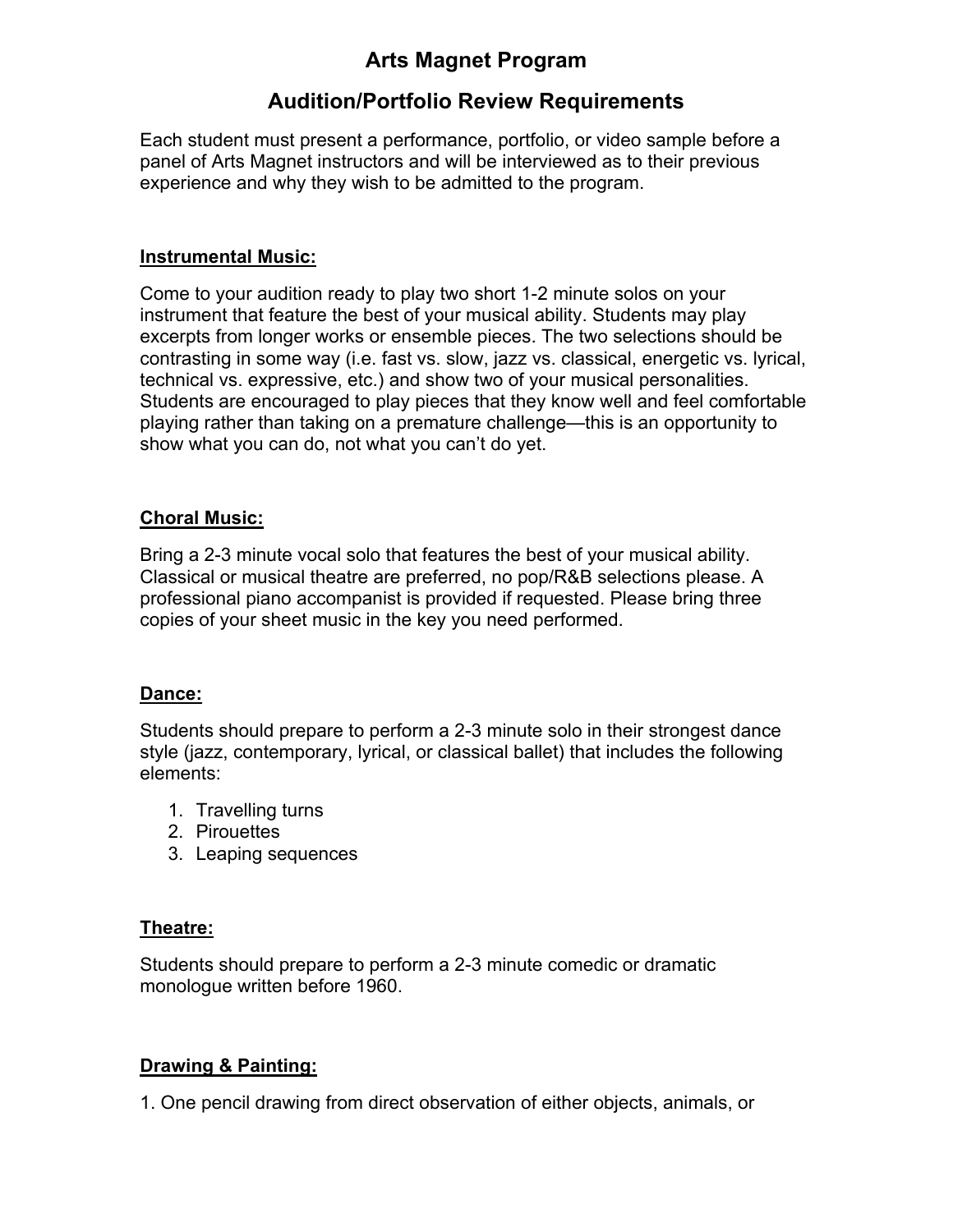people, showing skill in shading value and rendering life-like forms.



2. A portrait of a person, from a photograph or from life in pencil or pen, showing understanding of the proportions of the face.

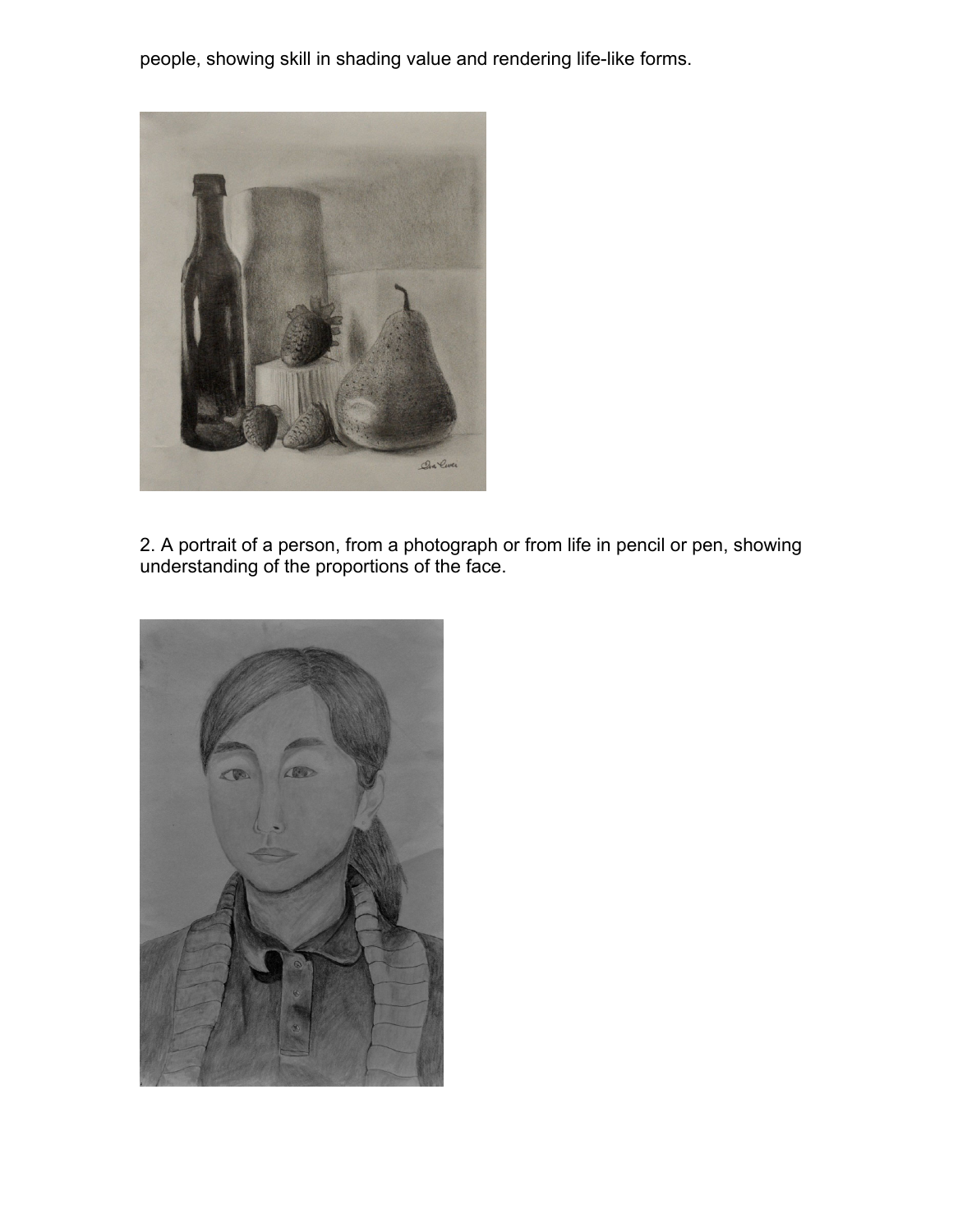3. A watercolor painting of a landscape or creative piece showing understanding of different watercolor techniques.



4. An acrylic painting of a small still life, a person, or creative piece showing understanding of the medium and color theory.